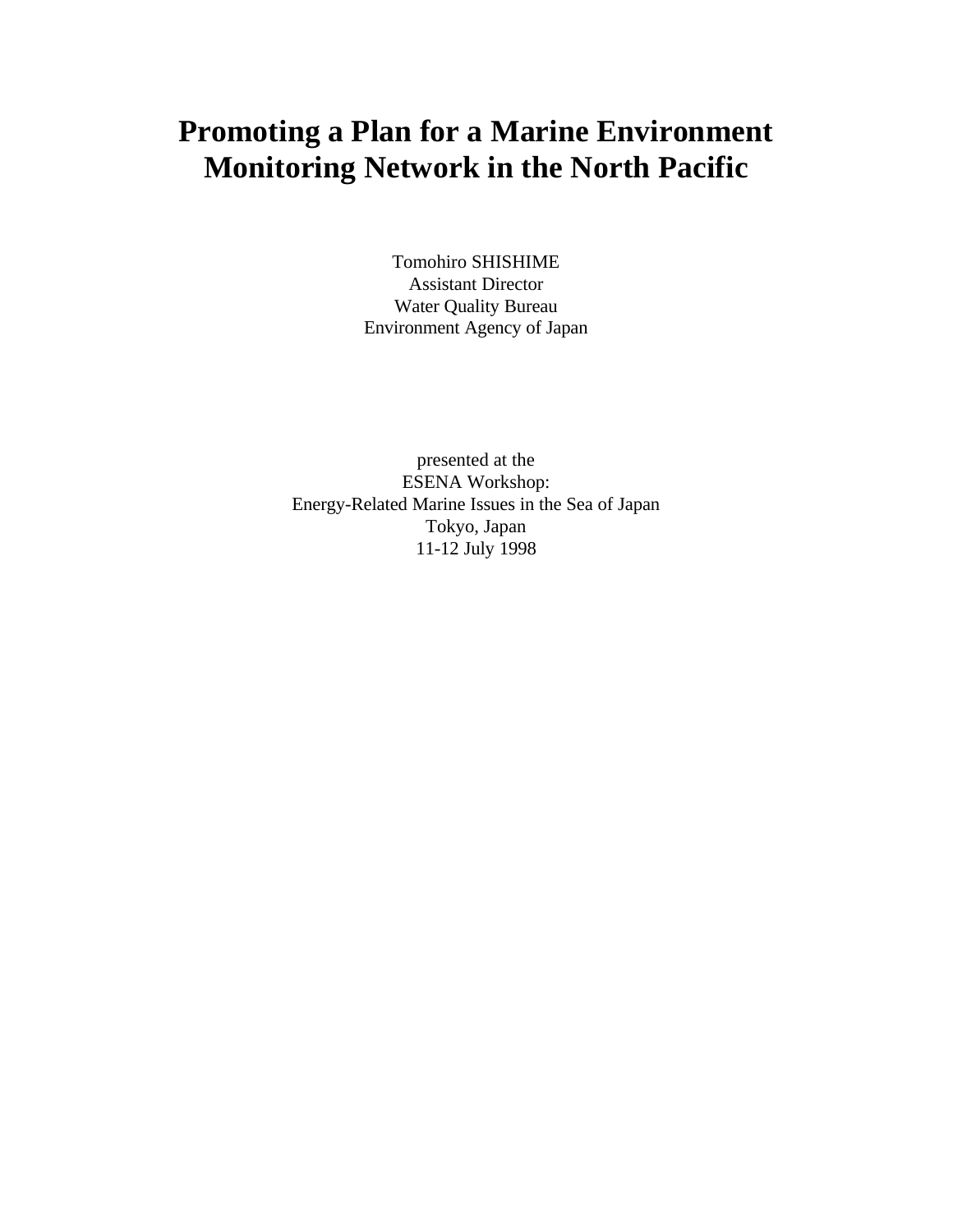#### ABSTRACT

The Environment Agency of Japan is working to develop a plan for a marine environment monitoring network in the North Pacific. Current monitoring efforts domestically in Japan and internationally in the region are deficient. This paper discusses why. It explains the issues that need to be addressed in order for a regional monitoring network to be established. Issues which need to be addressed include the types of pollutants monitored, the spatial and temporal scales of monitoring, the ocean areas to be monitored, the media (water, sediment, lifeforms) and parameters to be monitored, the need for international cooperation, and the necessity of meshing new programs with those that already exist. Present efforts by the Environment Agency toward establishing a marine monitoring network in the region are described in the final sections of the paper.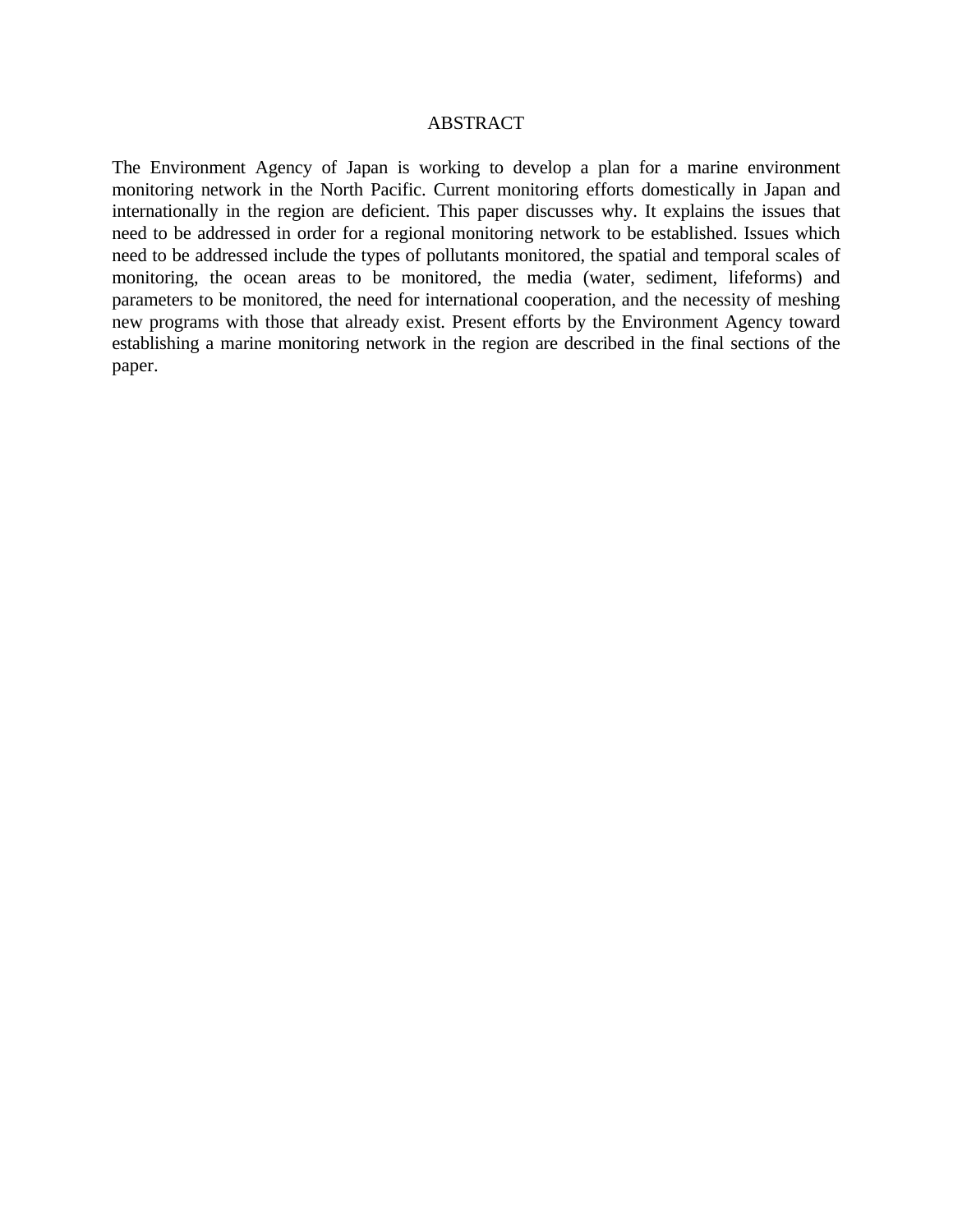# **TABLE OF CONTENTS**

|    | 2.1.<br>2.2.                         | Domestic Monitoring<br><b>International Monitoring</b>                                                                                                                                                                | 3                      |
|----|--------------------------------------|-----------------------------------------------------------------------------------------------------------------------------------------------------------------------------------------------------------------------|------------------------|
|    |                                      |                                                                                                                                                                                                                       |                        |
|    | 3.1.<br>3.2.<br>3.3.<br>3.4.<br>3.5. | Spatial and Temporal Scale of Monitoring<br>Selection of Ocean Areas for Monitoring<br>Selection of Pollutants, Sites and Media for Monitoring<br>Selection of Issues for Monitoring<br><b>Measurement Parameters</b> | 7<br>7<br>8<br>9<br>10 |
|    |                                      |                                                                                                                                                                                                                       |                        |
|    | 4.1.<br>4.2.                         | Pursuing Plans for a Marine Environment Monitoring Network<br><b>Environment Agency Budget for Marine Environment Monitoring</b>                                                                                      | 11<br>12               |
| 5. |                                      |                                                                                                                                                                                                                       |                        |
|    |                                      |                                                                                                                                                                                                                       |                        |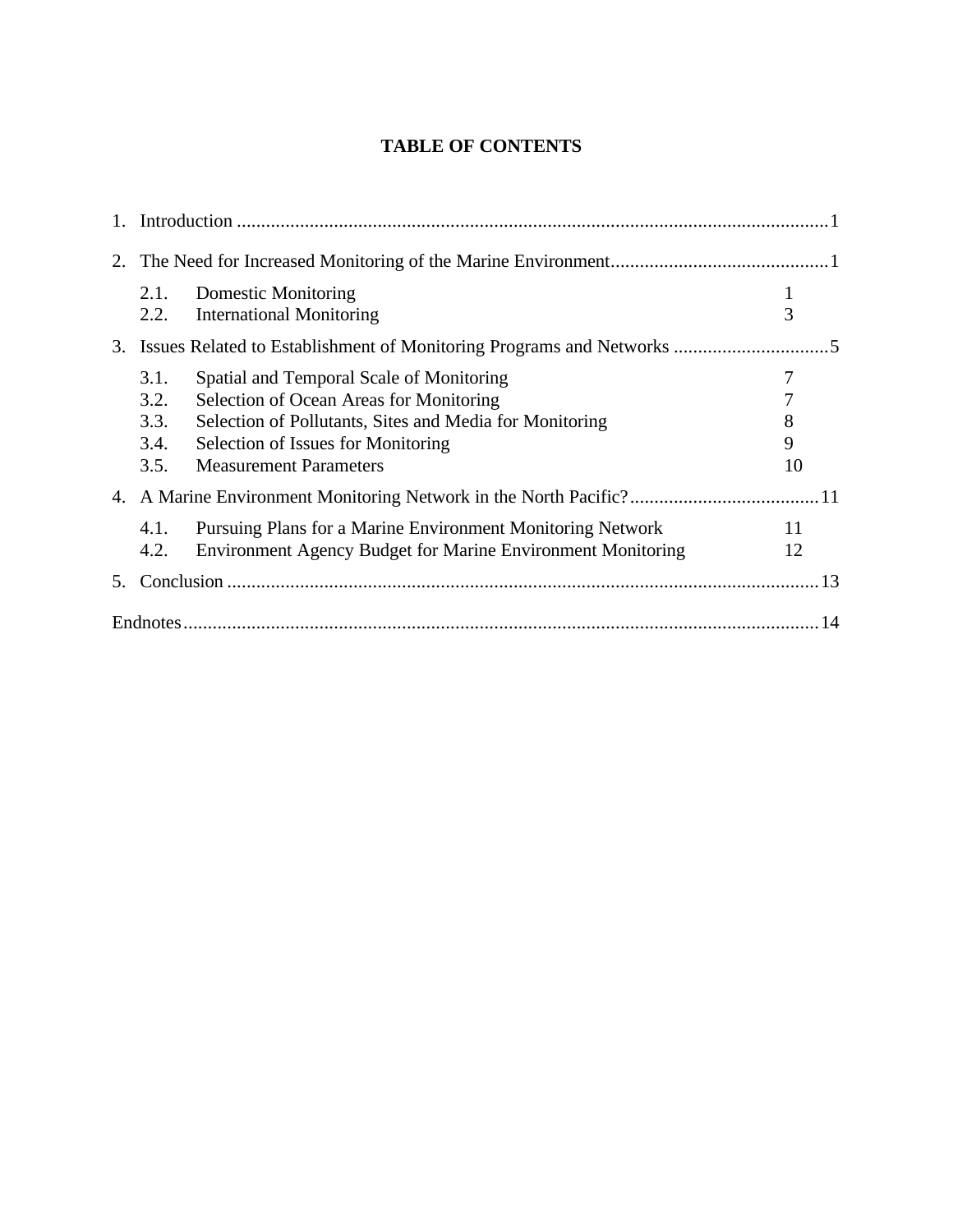# **1. Introduction**

[This paper is based on a report entitled *On the Plan for a Marine Environmental Monitoring Network* ("Kaiyou Kankyou Monitaringu Nettowaku Kousou nitsuite") released in 1997 by the Environment Agency of Japan's Marine Environment Study Group.]

Numerous events have recently drawn attention to the necessity of protecting the marine environment in the North Pacific and the need for establishment of a monitoring network in the region. One event was the oil spill caused by the Russian tanker *Nakhotoka* in January 1997 off the coast of Shimane Prefecture in the Sea of Japan. Japan is still coping with the environmental impact of this oil spill. A second event was the enacting of the United Nations Convention on the Law of the Sea in July 1996. The Law of the Sea calls on the world community to preserve and protect the world's marine environment and resources. Monitoring will be an essential element of policy initiatives taken toward such goals. A third event was the signing in 1994 of the Northwest Pacific Action Plan (NOWPAP) by Japan, Russia, South Korea, and China. The area covered by NOWPAP includes the Sea of Japan and Yellow Sea. And a fourth event was the signing of a protocol to the London Dumping Convention in 1996 which obligates Japan, and other signatories, to conduct environmental impact assessments of marine dumping of waste materials.

Recent developments inside and outside Japan have shown that there is a growing need for more comprehensive monitoring programs. Domestic monitoring in Japan and international monitoring in the Northwest Pacific are insufficient with regards to marine environment protection in the region. It will be imperative to implement monitoring activities in a systematic fashion and utilize the data to formulate better marine environment management policies.

In Section 2 of the paper the need for increased monitoring of the marine environment in Japan and Northeast Asia is discussed. The specific weaknesses of Japan's domestic monitoring programs are highlighted, and the increased momentum in the region for establishing an international marine environment monitoring network is demonstrated. Section 3 lays out some of the requirements for instituting comprehensive domestic and international marine environment monitoring programs. Discussed are the types of pollutants and media that must be monitored, the spatial and temporal scales of monitoring programs, the ocean areas where monitoring sites must be situated, and the types of issues that will fall under various monitoring programs and the types of parameters that must be measured in each issue area. Finally, the paper concludes with a description of the Environment Agency's efforts to promote a marine environment monitoring network in the North Pacific.

# **2. The Need for Increased Monitoring of the Marine Environment**

#### 2.1. Domestic Monitoring

To date, Japan's monitoring efforts have focused primarily on water pollution, not marine ecosystem protection. Japan's coastal prefectures have implemented marine monitoring programs in keeping with Article 15 of Japan's Water Pollution Control Law ("Suisitsu Odaku Boushi Hou"). Also, as mandated by Article 46 of the Law Relating to the Prevention of Marine Pollution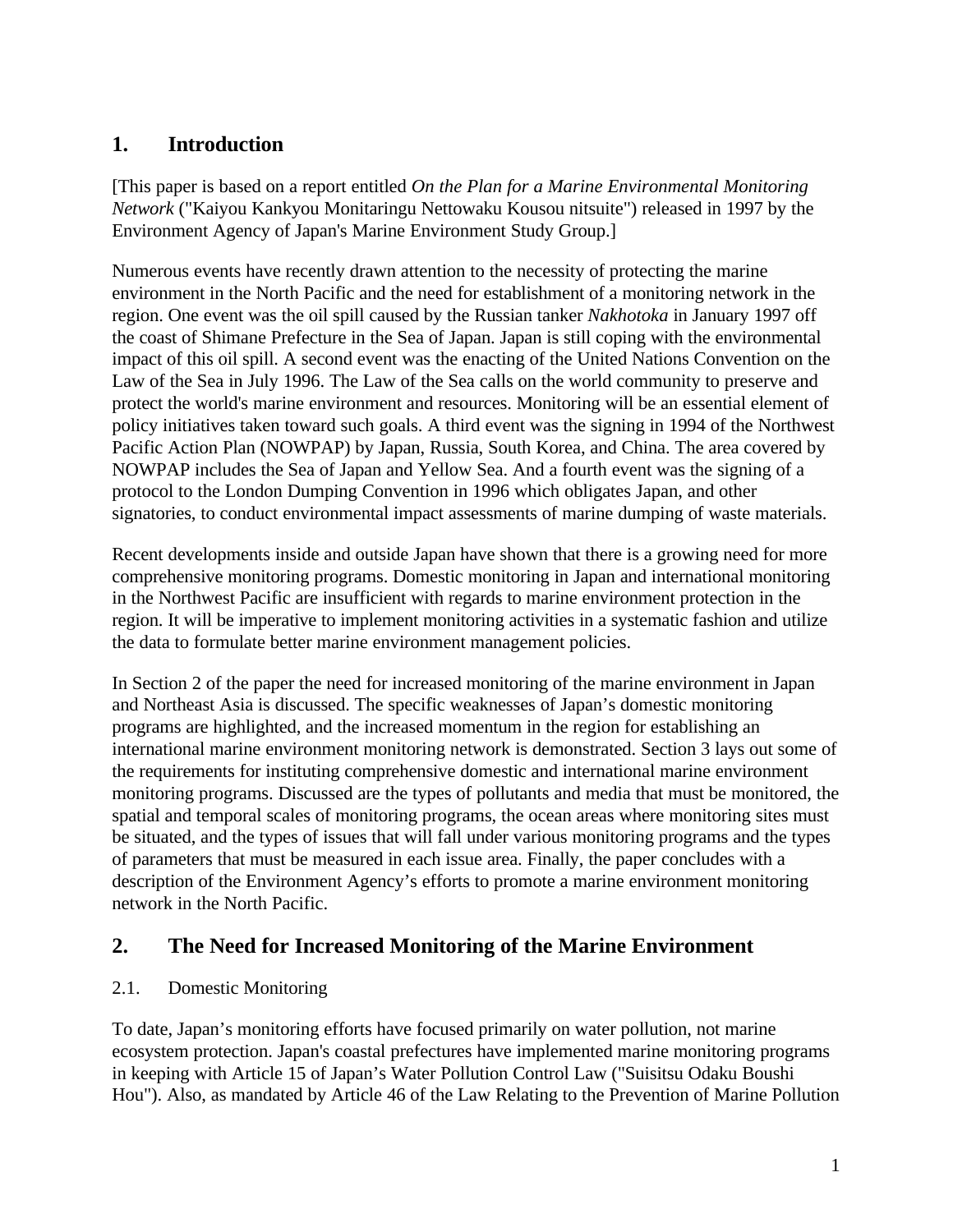and Maritime Disaster ("Kaiyou Osen oyobi Kaijou Saigai no Boushi nikansuru Houritsu"), the Marine Safety Agency and the Meteorology Agency have conducted various scientific surveys. The Marine Safety Agency has, for instance, carried out a Marine Pollution Survey to investigate levels of pollution in waste dumping areas and shipping lanes.

In addition, the Environment Agency is involved in a number of surveys which have monitoring programs. These include the Water Quality Monitoring Surveys of Public Waters, the Area-Wide Comprehensive Water Quality Survey, the Investigation of Pollution in the Adjacent Seas of Japan, and the Chemicals in the Environment. However, more comprehensive monitoring strategies than these are needed. Monitoring strategies that are aimed at protecting the marine environment are required. In fact, such monitoring is more in line with the intent of the Basic Environment Law (Kanyou Kihon Hou), which was passed in November 1993.

Japan's Basic Environment Law incorporates an array of environmental protection mechanisms designed to foster healthy lifestyles, maintain sustainable economic development, and minimize environmental impact. Article 14 of the law stipulates that environmental protection shall assure the following: (i) the health of citizens, the preservation of a sound living environment, and the appropriate protection of the natural environment; (ii) biological diversity; and (iii) opportunities for citizens to enjoy closer contact with the natural world. These goals govern marine environment protection issues in Japan, as they do other environmental issues.

The Japanese Cabinet approved in December 1994 a Basic Environment Plan aimed at translating the principles behind the Basic Environment Law into a tangible action program. Protecting the marine environment is one priority of the Core Environmental Program. Related to marine issues, several areas for action have been spelled out: (i) promotion of effective countermeasures against land-based effluent discharges, (ii) enforcement of appropriate restrictions on discharges of oil, toxic chemicals, and other harmful waste materials by marine vessels, (iii) preventive measures against tanker oil spills, and an adequate level of preparedness for cleanup in case of spills, (iv) consideration of methods for curbing ship exhaust-gas emissions, (v) consideration of methods for preventing pollution from undersea commercial activities, and (vi) research and development of new technologies to deal with massive oil spills and pollutants in water suspension. In addition, the Program calls on government agencies to collaborate in creating new water quality measurement programs and frameworks, to develop and implement comprehensive marine environment assessment methods that employ biotic indicators, and to strengthen marine environment surveys and monitoring activities.

The Central Environment Council submitted a report—"The Second Investigation into Progress Made thus far Under the Basic Environment Plan" (Kankyou Kihon Keikaku no Shincyoku Joukyou no Dai Nikai Tenken Kekka Nitsuite)—to the Japanese Cabinet concerning its second investigation into progress made on the Basic Environment Plan on 13 June 1997. In the report, the Council called for efforts to improve the scientific basis for action through establishment of systematic, broad-based monitoring programs. The report also noted that international cooperation would be essential to this end, and urged cooperation through NOWPAP and similar frameworks. The Cabinet, in addition to accepting the Central Council on the Environment's report, approved establishment of ocean and coastal biological surveys and monitoring aimed at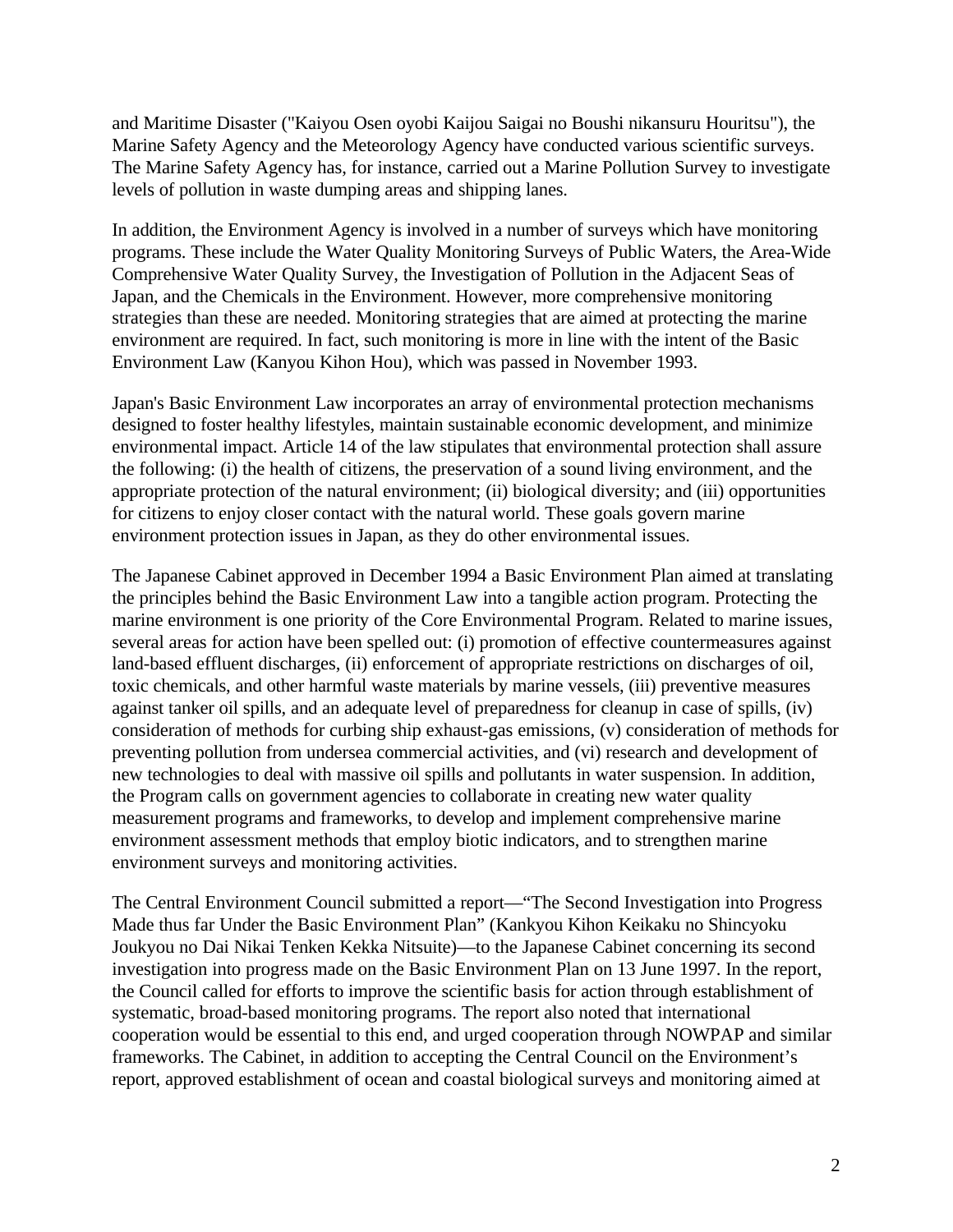gathering information on the marine environment in May 1997 as part of a new structural adjustment program for the Japanese economy.

2.2. International Monitoring

There are several international conventions to which Japan is a signatory that relate to marine environment monitoring. The most important of these are discussed below.

(1) UN Convention on the Law of the Sea

The UN Convention on the Law of the Sea provides the overarching framework for international efforts to protect the marine environment. The Law of the Sea obligates countries to take steps to protect and preserve the marine environment (Article 192). It urges monitoring of the risks and impacts of pollution (Article 204). In addition, all parties are encouraged to pursue specific actions as dictated by provisions in other conventions and agreements (Article 237). One of the key features of the Law of the Sea is that it established Exclusive Economic Zones (EEZs). EEZs extend the scope of national jurisdiction over marine resources and responsibility for marine environment protection to 200 nautical miles from the country's coastline. In keeping with the spirit of the Law of the Sea, Japan has begun strengthening its policies and initiatives for the protection of the marine environment.

# $(2)$  London Convention<sup>1</sup>

The London Convention was signed in 1975. Its objective is to prevent marine pollution attributable to ocean dumping of waste from land-based sources. Various protocols to the London Convention have been adopted, the most recent of which was in November 1996 and which calls on countries to step up their monitoring and assessment of the impact of ocean dumping on the marine environment.

# (3) MARPOL 73/78 Convention<sup>2</sup>

Another convention to which Japan belongs is the International Convention for the Prevention of Pollution from Ships, commonly referred to as the MARPOL (MARine POLlution) Treaty. MARPOL is the legal cornerstone of all pollution cleanup efforts related to ships. The MARPOL Convention came into force in Japan in 1983. MARPOL requires signatories to stem marine pollution attributable to ship discharges of oil, toxic effluent, and other waste materials. Similar to the London Dumping Convention, recent MARPOL protocols call for expanded monitoring and assessments programs.

# (4) Northwest Pacific Action Plan (NOWPAP)

NOWPAP is one of 13 regional seas programs under the aegis of the United Nations Environment Programme (UNEP). It was adopted by Japan, Russia, South Korea, and China in 1994 as a body for coordinating monitoring in the Sea of Japan and Yellow Sea, two semi-enclosed bodies of water. Japan has been assigned a leading role in the monitoring activities of this program.

(5) Global Action Plan for the Protection of Marine Environments from Land-Based Activities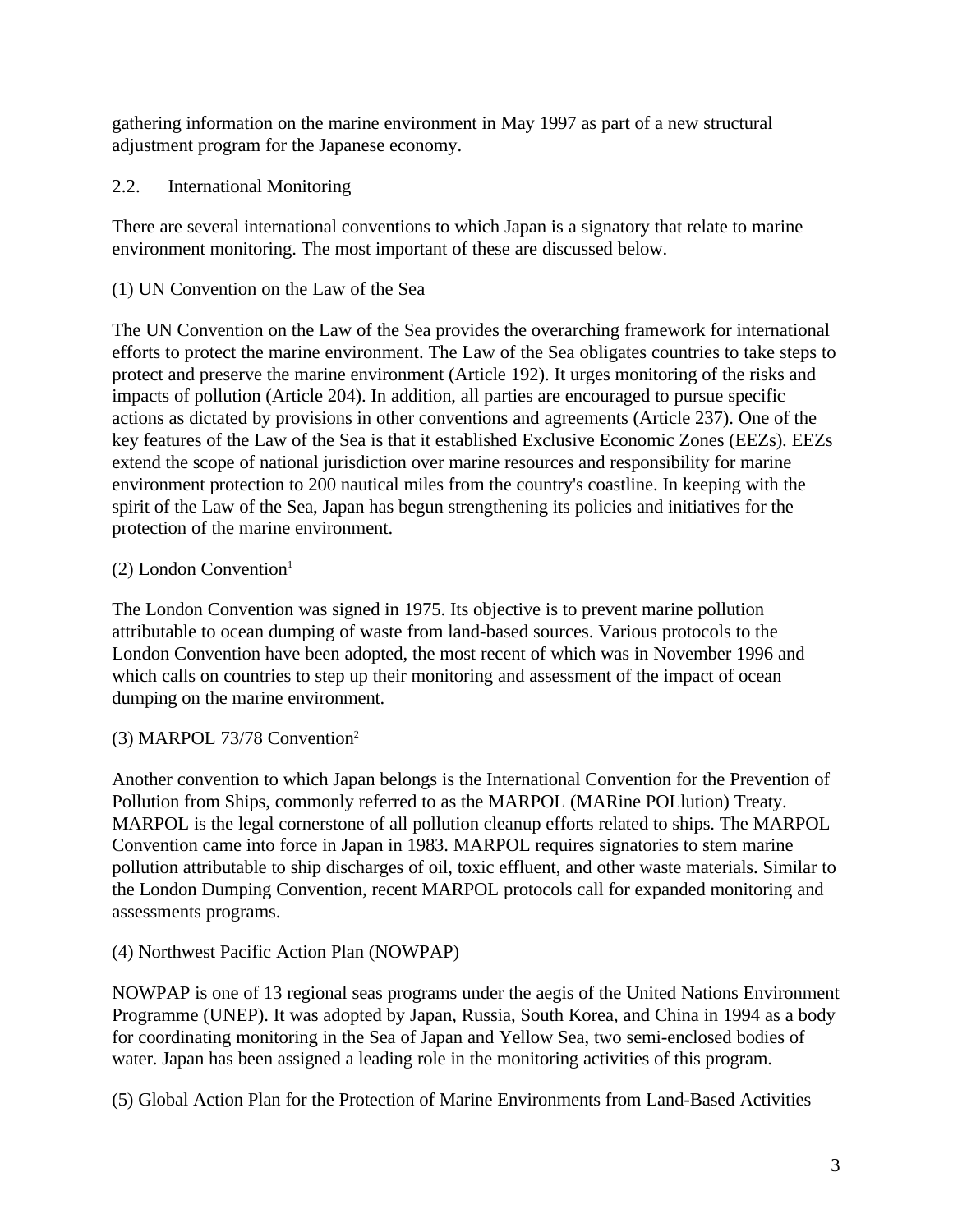Another marine environment-related governance regime to which Japan belongs is the Global Action Plan for the Protection of Marine Environments from Land-Based Activities which was adopted in 1995 at an international conference sponsored by UNEP in Washington, DC. This action plan acknowledges that most of the pollution affecting the world's oceans today can be traced to conventional land-based sources. The Global Action Plan has spurred work on various specific action plans at the national and regional levels, some of which Japan is participating in.

In addition to activity pursued within the above international conventions and programs, protecting the marine environment was a priority issue at several recent international forums.

- Japan-U.S. Common Agenda (May 1997)
	- The Japan-U.S. Common Agenda is a bilateral undertaking aimed at addressing global scale environmental problems. Japan and the U.S. held a preliminary conference in May 1997 under their Common Agenda framework to discuss actions against oil spills. The U.S. proposed stronger bilateral cooperation on scientific research and technological development related to oil spills, including cooperation on monitoring activities.
- APEC Environment Ministers Conference (June 1997) Sustainable marine environments were one of the themes addressed by the Asia-Pacific Economic Cooperation (APEC) Forum environment ministers conference that convened in June 1997. The conference culminated with a joint declaration calling for increased efforts in four areas—sustainable cities, sustainability of the marine environment, cleaner production, and environmentally sustainable growth. In particular, those sections of the declaration devoted to the issue of sustainable marine environments underscored the importance of not only environmental protection itself, but also coordinating measures in three specific fields: coastal zone management, marine pollution, and sustainable management of marine resources.
- Denver Summit (June 1997)

At the Denver Group of Seven Summit, Prime Minister Hashimoto noted the importance of working through UNEP and the International Maritime Organization (IMO) to strengthened safety standards and regional cooperation on the marine environment. Russia proposed Environment Monitoring Program in the North Pacific. Russia voiced concern for monitoring of water quality, evaluating the impact of human activities on the natural environment, adopting of uniform measuring techniques, and agreeing on rules for sharing of data. The joint declaration issued by the Denver Summit incorporated a pledge to enhance cooperation in monitoring the ecology in the North Pacific.

• UN General Assembly Special Session on the Environment and Development (June 1997) A special session on the environment and development took place at the UN General Assembly in New York in June 1997. At the session, Prime Minister Hashimoto mentioned the Russian tanker oil spill off the Japanese coast, and announced that the Japanese government would do its best to strengthen international measures for the protection of the marine environment. The document adopted by the Special Session cited a need for qualitative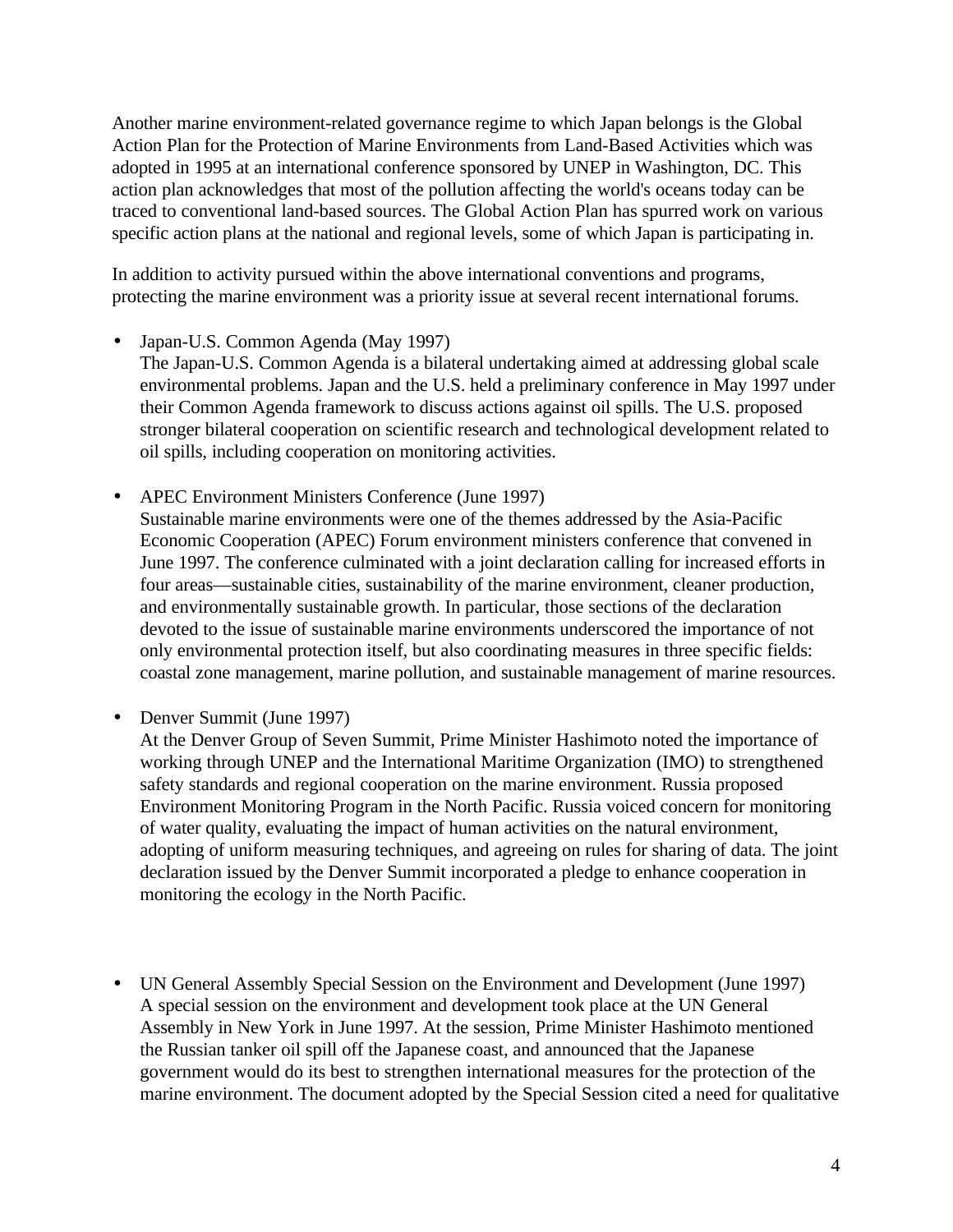and quantitative enhancements in scientific data used as a basis for decisions concerning the protection of the oceans and their biological resources.

• Environmental Summit of Local Governments in the Northwest Pacific Region (July 1997) The Japanese city of Toyama hosted an "Environmental Summit of Local Governments in the Northwest Pacific Region" conference which was sponsored by Toyama Prefecture in cooperation with the Environment Agency and the Ministry of Transportation. It was attended by delegates from municipalities in Japan, China, South Korea, and Russia. The forum was devoted chiefly to exchange of information and discussion of collaboration at the local government level to protect the environment of the Northwest Pacific. It resulted in adoption of the Toyama Appeal, which, among other concerns, urges national governments of the region to monitor marine water quality and ecosystems on a comprehensive, systematic basis so as to provide a foundation for policy action.

# **3. Issues Related to Establishment of Monitoring Programs and Networks**

As indicated by the foregoing section, the need for monitoring marine environments has become a major focus of attention in Japan and the rest of the world. Effective monitoring by Japan, however, will have to take into account the following:

- Monitoring must extend beyond the traditional emphasis on protecting the health and living environment of human populations. It must also extend to examining the health and diversity of marine ecosystems.
- Monitoring must be brought into line with the conventions to which Japan belongs. Monitoring must seek to identify the environmental impact of land-based, marine-based, and undersea activities
- A monitoring network in the Sea of Japan and Yellow Sea region is essential.
- Monitoring of EEZs, not just selected coastal areas, must be established. EEZ monitoring must go beyond conventional water quality monitoring. Targets for protection of the marine EEZs must be set and implemented, and monitoring programs related to these goals established.
- Evaluation of progress toward the targets is essential. Differing targets are appropriate for different ocean bodies, limited ocean areas, mediums, etc.<sup>3</sup>

Some of the issue areas which new monitoring systems must address are outlined below.

(1) Contamination by toxic chemicals

Organochlorine compounds, heavy metals, organic tin compounds, organophosphates, polycyclic aromatic hydrocarbons, synthetic detergents, and surfactants count among the most common toxic substances causing contamination of the marine environment. Many persist for long periods.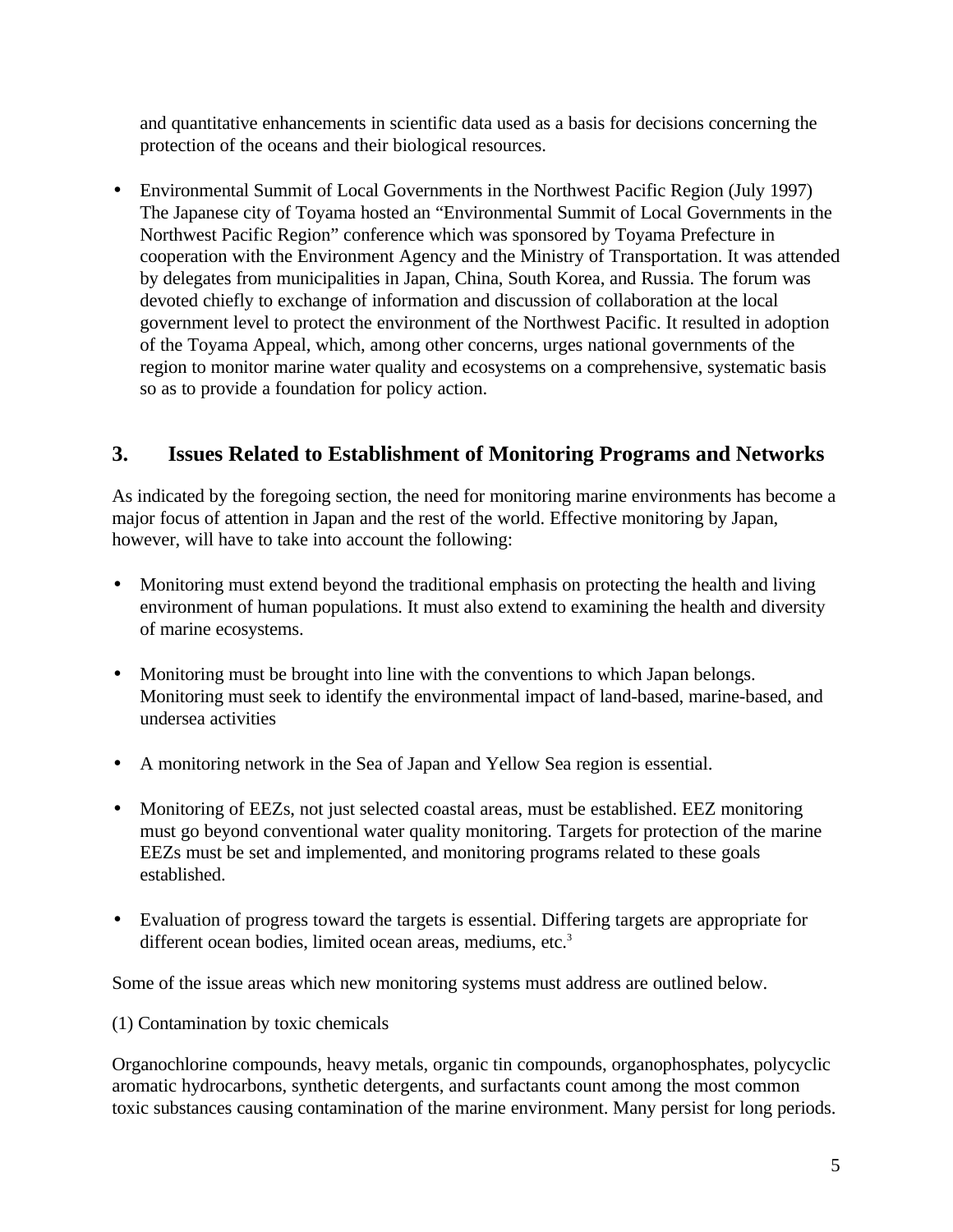Thus, they can have global reach. The sources of these chemical pollutants are for the most part land-based. They tend to reach the oceans either directly (because the pollutants originate in coastal area), or indirectly through river systems or the atmosphere. In some cases they are released as a result of ocean dumping.

(2) Organic pollution and eutrophication.

Another problem is pollution attributable to excessive input of organic water and/or nutrients, or to a deterioration in the natural cleansing power (or diluting power) of ocean areas. These problems tend to be more pronounced in bays and other enclosed or semi-enclosed waters.

(3) Contamination from the disposal of plastic materials.

The ecological impact from discarded plastic materials is already well-substantiated. Plastic materials are often mistakenly ingested by animals that occupy relatively higher levels of the marine food chain, and can inflict external injuries on animals that become entangled with them.

## (4) Oil pollution

Oil pollution derives from a variety of human activities, including the flushing of ocean vessel bilges, leakage from undersea oil wells, and runoff or discharges from land-based facilities. In some areas, the damage from tanker oil spills and similar accidents has been widespread and longterm.

# (5) Thermal pollution

Thermal pollution is caused by heat energy discharged by power plants or factory cooling water, or by urban wastewater effluent (warm wastewater). Though it depends largely on the volume of water discharged, in general this kind of pollution can be described as a localized problem.

#### (6) Radioactive contamination

Radioactive materials are similar to toxic chemicals in that they can persist in the environment for long periods of time. Above-ground nuclear tests conducted in years past constitute the principal source of such pollutants. Nuclear-powered ships, discharges by land-based nuclear facilities, and ocean dumping (including illegal dumping) are major sources of marine radioactive contamination.

#### (7) Nutrient depletion and declining fertility

In some ocean areas, nutrient depletion and declining fertility in the coastal areas is a problem. Over development, for instance, can lead to such problems.

(8) Depletion of resources vital to preservation of marine environments

Land reclamation operations, embankment reinforcement projects, and other physical alterations to shallow-water environments have directly as well as indirectly contributed to the loss of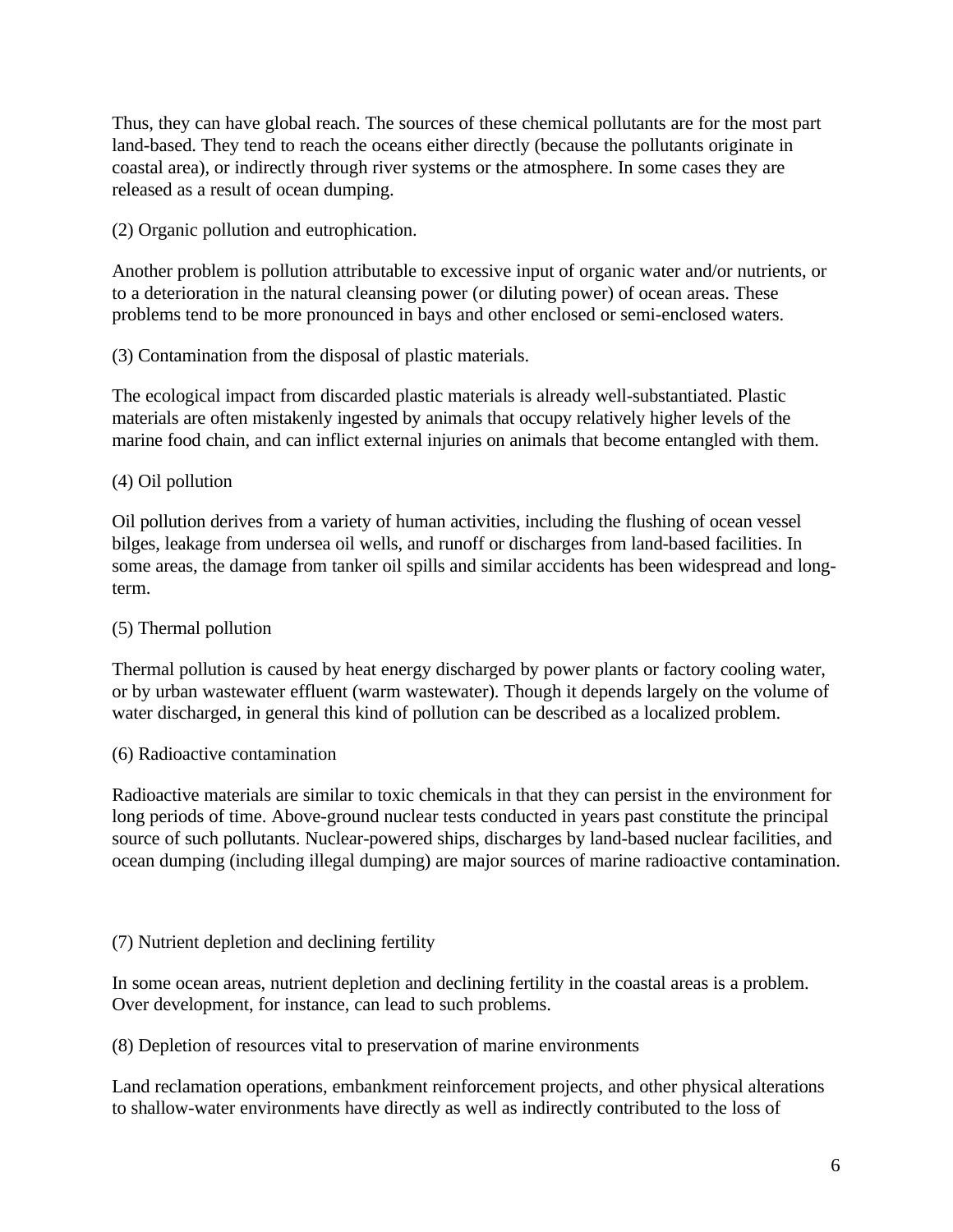seaweed beds, tidal marshes, coral reefs, mangrove forests, and other important biotic communities. These developments can contribute to marine nutrient imbalances as well as degeneration of the natural resilience or cleansing ability of marine ecosystems. Such shallowwater environments are, incidentally, also valuable from the standpoint of assuring human populations opportunities for closer contact with the natural world.

#### (9) Biotic disruptions

Many non-native wildlife species have penetrated marine ecosystems simply because they were attached to ship hulls or concealed in ship ballast water. Some have become naturalized in Japan because they were capable of adapting to local environmental conditions. In some cases the biotic balance has been upset by the uncontrolled release of certain plant species into the environment, sparking concerns about the threat to genotypic diversity.<sup>4</sup>

## (10) Declining fishery resources

Although marine environmental change and the fishery industry have itself been one of the causes of environmental disruption, other phenomena as well have contributed to declines in fishery resources. For example, large numbers of eggs or fry of certain fish species have been drawn into factory water intake ducts and killed as a result.

## 3.1. Spatial and Temporal Scale of Monitoring

In the process of selecting marine environments for monitoring, it will be necessary to bear in mind the objectives of each monitoring program and to set specific geographic and time scales for the programs.

As far as spatial scale is concerned, some problems demand monitoring on a global scale, and some on a regional or local scale. One of the difficulties encountered in monitoring programs of differing scales is that data may not be compatible or comparable. It will be important, for instance, to collect data on those regions near Japan which are commensurate with global-scale monitoring programs run by the UN or other multilateral institutions.

As far as temporal scale is concerned, regardless of the issue in question, it will be necessary to monitor over a period of at least several decades if changes in the marine environment are to be accurately assessed. Even longer periods of time will be required to shed light on global-scale problems. In the interest of identifying mid-range environmental trends in the waters near its shores, Japan must conduct surveys on a continuing basis over at least several decades.

#### 3.2. Selection of Ocean Areas for Monitoring

An understanding of the characteristics of the waters surrounding the Japanese archipelago is essential to the process of selecting areas for monitoring. The Pacific Ocean, Sea of Japan, and East China Sea constitute the principal bodies of water nearest Japan. The East China Sea is the source of the Kuroshio Current (Kuroshio Kairyu). The Kuroshio Current flows northwards and splits off southern Japan. A small portion of the Kuroshio Current becomes the Tsushima Current and enters the Sea of Japan. The main portion continues up the Pacific coast of Japan. The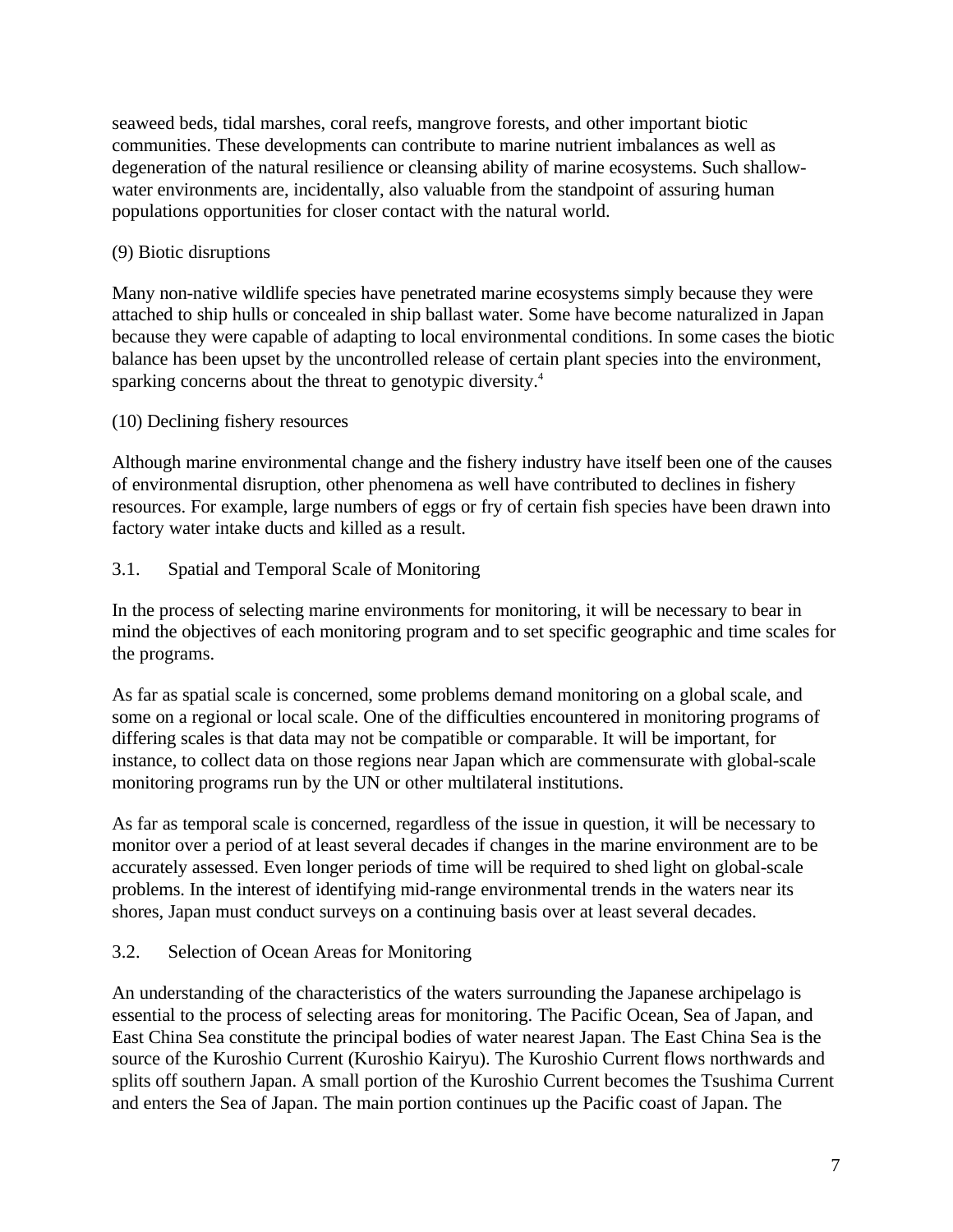Tsushima and East Korean Warm Current from the Yellow Sea constitute the main currents flowing in the Sea of Japan from the south.

Since the EEZs along the coastline and offshore areas fronting the Sea of Japan are important areas for commercial fishery operations, the Sea of Japan coastal area of Japan requires monitoring. Monitoring must be conducted in on a sufficiently large scale that determination of the environmental pollutant loads from the South Korean Peninsula, the Russian Far East is possible. The threat of airborne pollution from the Chinese mainland is another factor that underscores the need for international monitoring. Japan's heavily industrialized and urbanized Pacific coastline is another areas requiring intensive monitoring. This coastal area is a major source of marine pollution. Monitoring on the Pacific side will also be vital in view of the fact that Japan has been engaged in heavy ocean dumping along the outer perimeter of the Kuroshio Current.

#### 3.3. Selection of Pollutants, Sites and Media for Monitoring

Bearing in mind the need for solutions to the marine monitoring-related issues discussed earlier in Section 3.1, monitoring sites and media need to be selected with attention to such factors as ocean currents, pollution sources, local fishery operations, and so forth. The selection process for new marine monitoring sites and media must adequately take account of those activities already under way.

The Environment Agency's Water Quality Monitoring Surveys of Public Waters, Area-Wide Comprehensive Water-Quality Survey, Investigation of Pollution in the Adjacent Seas of Japan, and the Chemical in the Environment Survey; the Marine Safety Agency's Marine Pollution Survey; and the Meteorology Agency's Observation for Monitoring Background Marine Pollution are all limited in scope. In its offshore areas (within the 200-mile limit) Japan still has few surveys devoted specifically to measuring the concentrations of various chemical pollutants that have triggered serious environmental ills in recent years, e.g., organochlorines, organic tin compounds, and polycyclic aromatic hydrocarbons. Measuring the accumulation of toxic chemical substances in aquatic organisms is primarily a task of the Environment Agency's Chemical in the Environment Survey, however, this survey has been limited to shallow waters and inland sea areas.

Besides the horizontal scale, the vertical depth range of the above surveys is also deficient. Other than the Japan Offshore Marine Pollution Survey, all are essentially limited to the surface stratum, a specific depth, or an area near a given ocean dumping site. None are designed to monitor vertical gradients of any parameters or pollutants.

It is imperative that surveys be conducted on the basis of appropriately selected media and ocean areas. Marine environments typically comprise several media amenable to measurement—water quality, sediments, and biomass, for instance. However, most of the surveys cited have been relatively limited in the media covered. The Water Quality Monitoring Surveys of Public Waters was designed to measure water quality in only a narrow band near the Japanese coastline. The Area-Wide Comprehensive Water-Quality Survey only examines water quality, sediments, and plankton density in coastal and inland bay waters undergoing eutrophication. The Chemicals in the Environment Survey focuses on water quality, sediments, and selected organisms in coastal and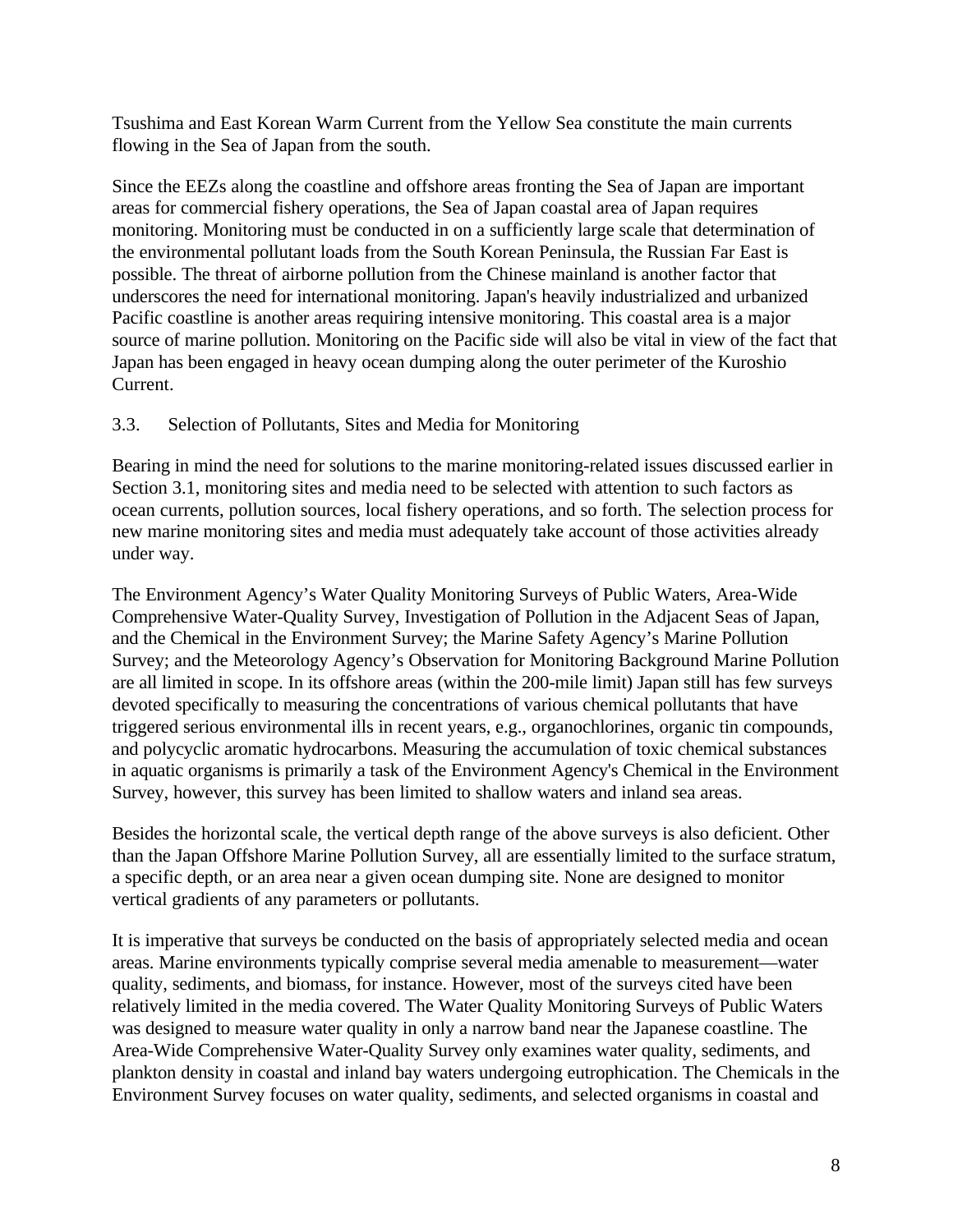inland bay waters. In effect, outside the measurements concerned with eutrophication, these surveys have basically been designed to examine water quality alone.

In sum, from the vantage point of monitoring the health of marine ecosystems, it will be necessary to design comprehensive surveys that cover broader geographical ranges, more vertical depths, and a greater number of media. In addition, the scope of study of living organisms needs to be enlarged. There are at least two types of protocols for scientific observations concerning living organisms: those designed to gauge the concentrations of contaminants that have accumulated inside selected organisms, and those that measure population sizes and species diversity to gain an understanding of the conditions characterizing a given biological community. At present, such studies are under way on a very limited basis. They will need to be expanded in the years ahead.

#### 3.4. Selection of Issues for Monitoring

Of the issues discussed in Section 3, Environment Agency-led undertakings in the area of marine monitoring will in principle be aimed at the following:<sup>5</sup> (i) situations in which there are an unspecified number of different pollution sources and the potential for a combined impact exists despite compliance with emission standards; (ii) situations in which the sources or causes of certain forms or manifestations of pollution are unclear; and (iii) situation where issues are not being monitored exclusively by other government offices. Also, in view of the polluter-paysprinciple, the Environment Agency plans to put more emphasis on the monitoring of polluting industries or point sources in areas where commercial activities can be expected to have a direct environmental impact.

Given these perspectives, the issues listed below fall outside the scope of future monitoring-based studies because they are already subjects of investigation by other programs:

- thermal pollution—an issue relatively localized, and its sources clearly defined;
- radioactive contamination—an issue currently addressed within the Atomic Energy Basic Law;
- biotic disruptions—an issue dealt with on a case-by-case basis; and
- damage to fishery resources—an issue currently addressed within the context of ordinances pertaining to the marine products industry.

Furthermore, it should be noted that certain accumulations of toxic chemicals in marine organisms are being examined within the context of other investigative frameworks concerned chiefly with the protection of human health.

Therefore, of the issues discussed in Section 3, the following seem appropriate as themes for future marine environment monitoring: (i) contamination by toxic chemicals, (ii) organic pollution and eutrophication, (iii) pollution damage from plastic waste materials, (iv) oil pollution, (v) oligotrophy (nutrient deficits) and declining fertility, and (vi) the loss of natural biotic communities vital to the preservation of marine environments. Both individual and combined impacts of these phenomena on marine ecosystems may be monitored.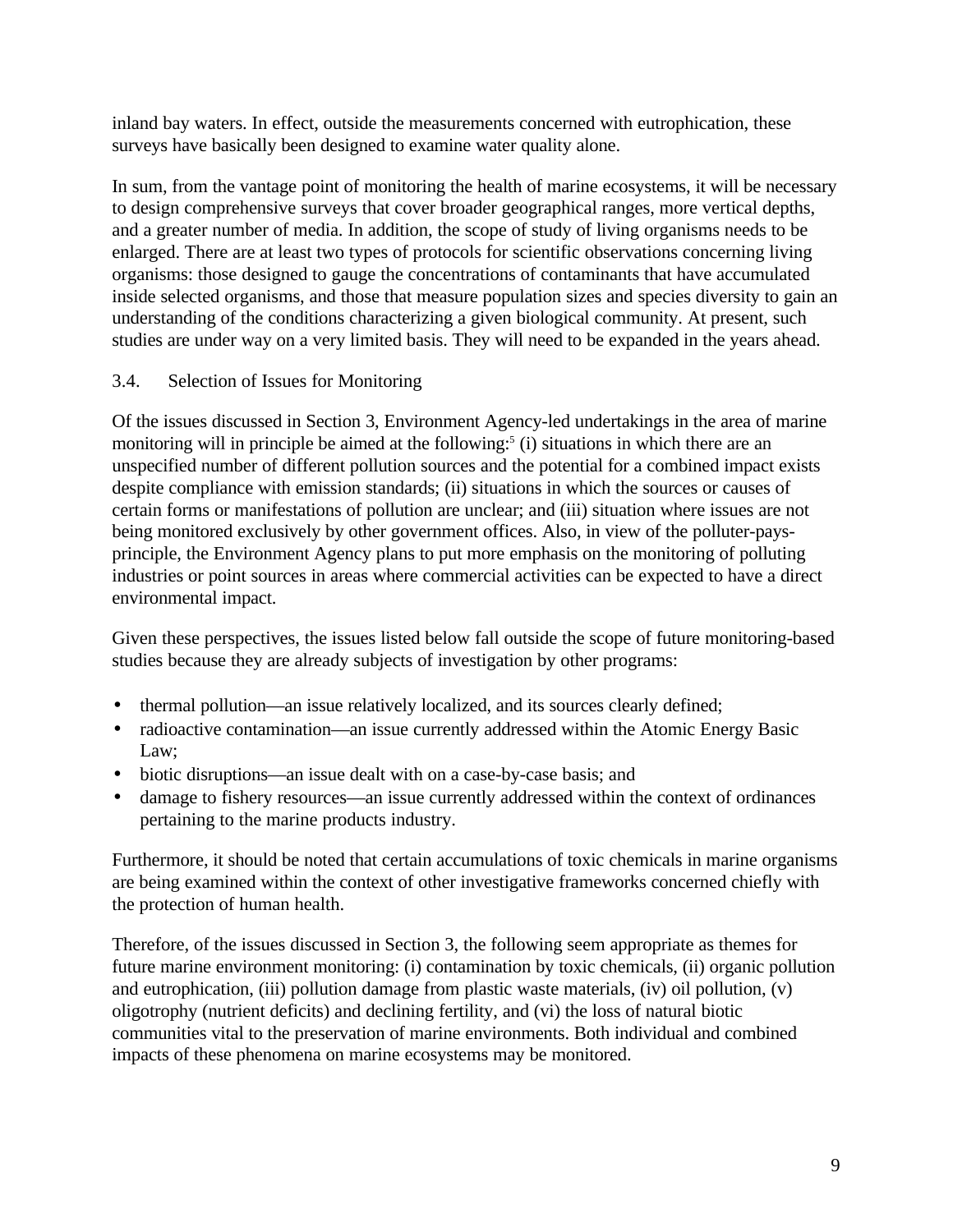Organic pollution and eutrophication, oligotrophy and declining fertility, and the loss of important biotic communities are issues chiefly limited to coastal and inland bay areas. The Water Quality Monitoring Surveys of Public Water and the Area-Wide Comprehensive Water-Quality Survey are already addressing the organic pollution and eutrophication issues. Furthermore, monitoring under the Environment Agency's National Survey on the Natural Environment (Shizen Kankyou Hozen Kiso Chousa) emphasizes the issues of oligotrophy, declining fertility, and the loss of important biotic communities.

Toxic chemicals, discarded plastic materials, and oil spills, however, can cause pollution-related ills on a much broader scale than coastal areas and inland bays. Their effects can be felt far offshore. In the interest of measuring levels of compliance with environmental standards that have been set up to protect human health, some toxic chemical pollutants are now subject to coastal and inland bay surveillance activities under the Water Quality Monitoring Surveys of Public Water. The Chemicals in the Environment Survey has also served as a basis for monitoring toxic chemical concentrations with an eye to ensuring that they do not become threats to human health. However, the levels of many toxic chemical pollutants have not been measured in areas farther offshore. Though surveys by the Marine Safety Agency and Meteorology Agency have been looking into some of the pollution effects attributable to discarded plastics and oil spills, more refined surveys concerned with such factors as the types of waste material and oil chemical composition need to be conducted. New monitoring schemes which look into issues and areas ignored by existing surveys must be developed.

#### 3.5. Measurement Parameters

In terms of the basic viewpoints outlined in the preceding sections, future efforts in marine monitoring will be driven by the objectives of (i) preserving ecosystems, (ii) preventing marine pollution, and (iii) protecting or cultivating biological communities vital to the preservation of natural marine environments. Parameters to be measured related to each objective are outlined below.

#### (1) Ecosystem preservation

In order to develop a broad-based understanding of the impact on marine ecosystems, measurements of concentrations of toxic chemical substances that have accumulated in organisms at each trophic level of the food chain, and studies of the composition of specific biological communities need to be undertaken.

#### (2) Prevention of marine pollution

Some water and sediment quality parameters which need to be measured to assess the environmental impact from land-based activities (via water runoff or atmospheric pollution), marine shipping activities, and ocean dumping include toxic chemical substances, organic pollutants, nutrient salts, suspended micro-particulates, and oil.

(3) Protection of biological communities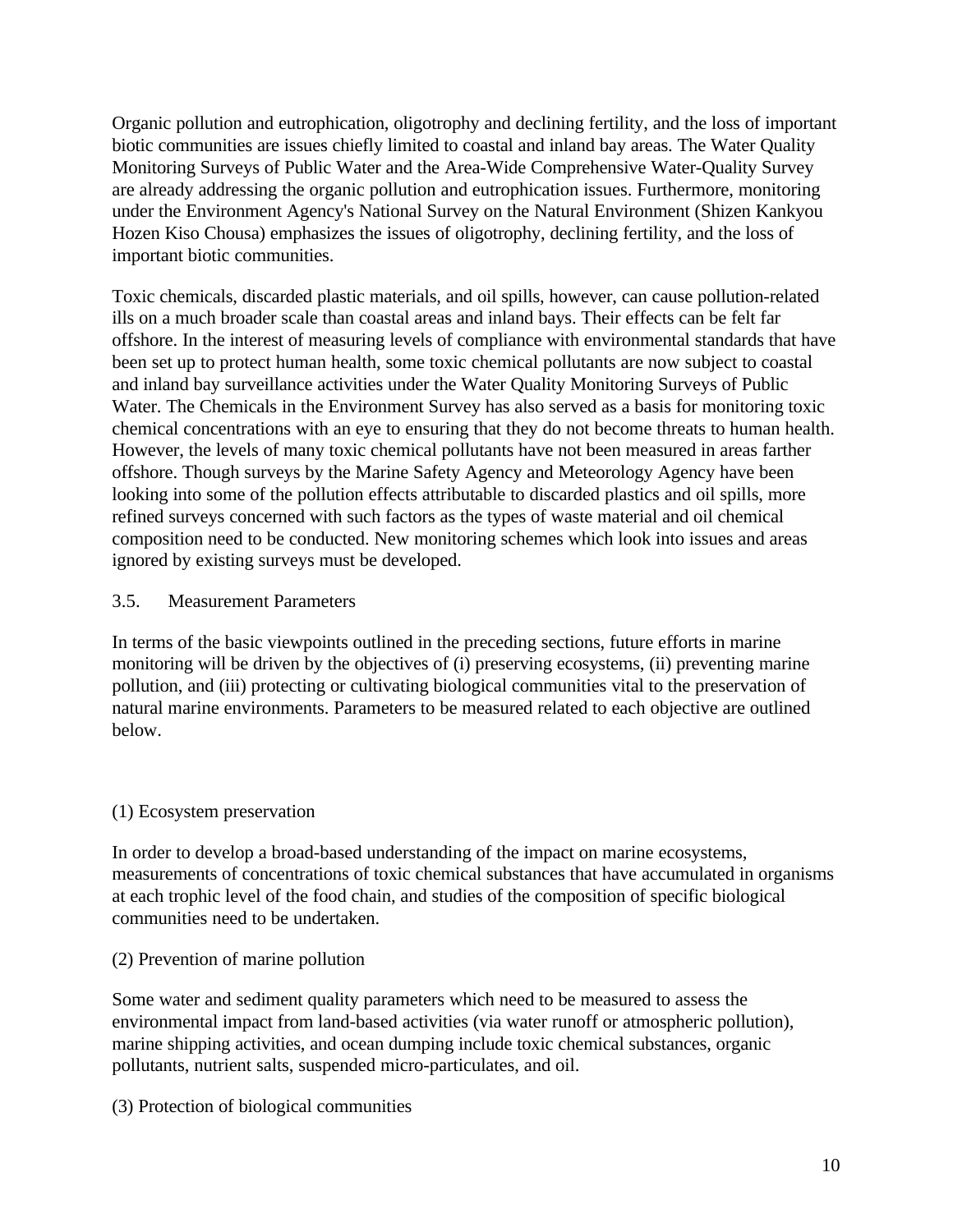Surveys for this purpose would focus on conditions affecting seaweed beds, coral reefs, and other biological communities vital to the preservation of marine ecosystems.

Though findings from the Environment Agency's National Survey on the Natural Environment will be utilized to assess some of the parameters cited above, new surveys must be initiated to offset lack of data on other parameters.

# **4. A Marine Environment Monitoring Network in the North Pacific?**

# 4.1. Pursuing Plans for a Marine Environment Monitoring Network

Protecting Japan's marine environment through effective monitoring will demand domestic collection and analysis of environmental data, and also international cooperation with neighboring countries. Japan itself needs to assume a more active role in protecting the region's marine environment. Work will need to be pursued within the NOWPAP framework. To this end, it will be important for countries of the region to share data on the marine environment and devise joint initiatives.

Under the NOWPAP/3 (or NOWPAP program No. 3) to formulate regionally coordinated monitoring programs, Japan will be expected to assume a leading role in marine monitoring activities. Given this role, Japan must first take domestic action to work out monitoring guidelines and programs that allow for a systematic approach, and then implement them. These monitoring efforts will be crucial to devising joint marine monitoring programs. It will also be important to make monitoring programs flexible to changes in scientific understanding as well as changes in international conventions. Furthermore, in keeping with the polluter-pays-principle, it will be necessary to regulate commercial interests which exploit marine resources or engage in ocean dumping of waste materials. There is currently a shortage of useful marine-related data. For this reason, "fast-track" monitoring needs to be pursued to aid the task of defining effective standards or targets.

Centralized collection and storage of data will also be crucial. To this end, the idea of establishing an international marine monitoring network center should be explored. However, this will demand adequate study of role-sharing arrangements with the marine environmental data center already set up by the Intergovernmental Oceanographic Commission (IOC). The idea of a regional marine monitoring network center needs to be considered in tandem with initiatives aimed at translating NOWPAP objectives into tangible programs. Creation of new environmental management policy frameworks, such as new regional conventions, need to also be considered.

In addition to devising plans for a monitoring network, it is essential that new and innovative technologies and approaches be explored if marine monitoring is to be conducted on a more effective and efficient basis. Technologies exploring measurement of water quality by unmanned measuring stations, continuous measurement of water quality with equipment installed on ferries or other commercial vessels, and investigation of coral reef distribution using remote sensing on satellites need to be developed. In the process, though, adequate attention should also be given to the need for coordination or harmonization with the marine monitoring activities currently performed by the IOC and other multilateral organizations. It will also be necessary to swiftly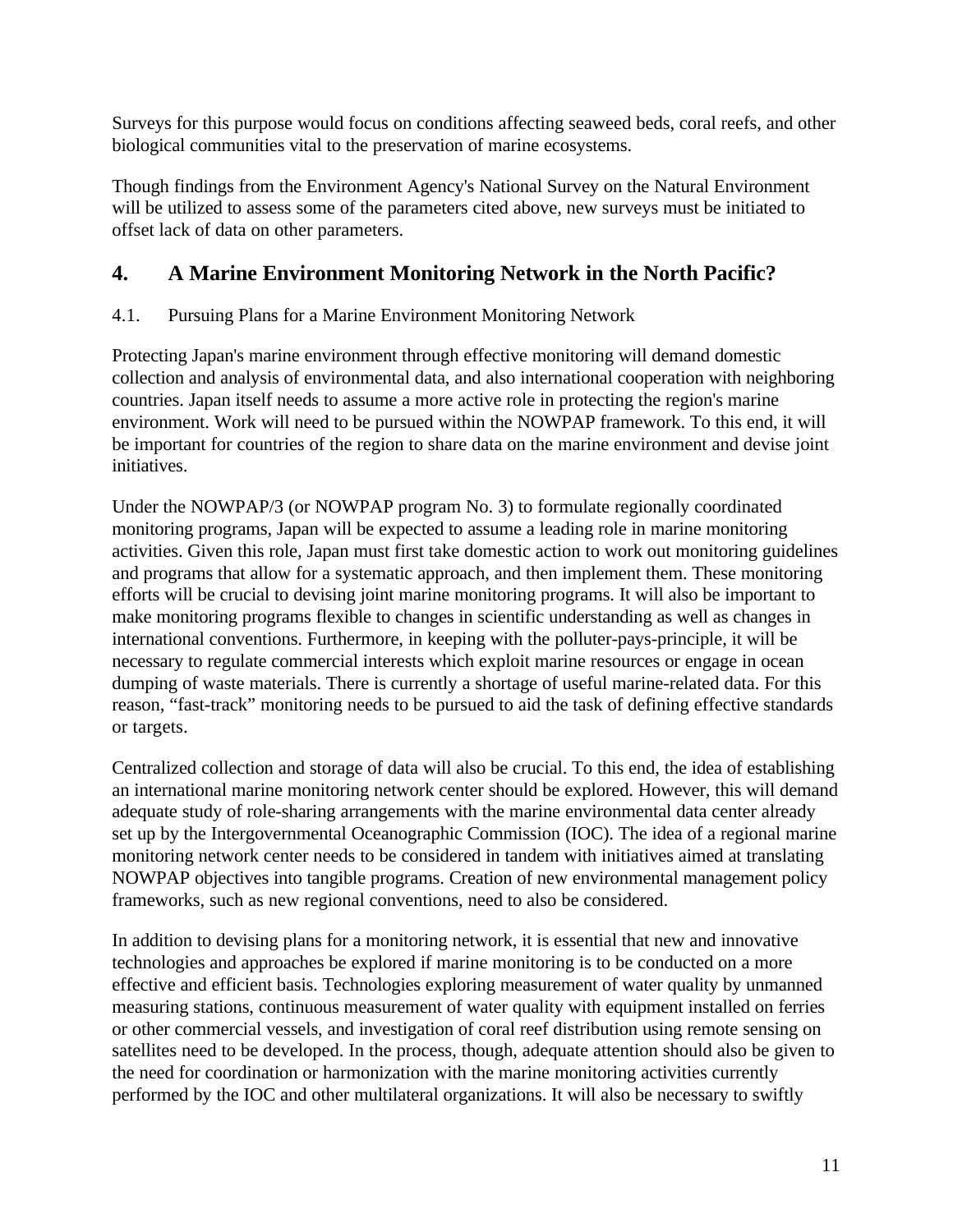analyze monitoring-derived data, and develop new water quality simulation technologies that allow for prompt projections or evaluations of the environmental fallout stemming from oil spills or other accidents.

Finally, it will be vital to consider implementing broad based monitoring programs that examine the impact on marine ecosystems due to the destruction of the ozone layer, global warming, and other global scale environmental problems.

## 4.2. Environment Agency Budget for Marine Environment Monitoring

In the 1998 fiscal year (April to March), the Environment Agency's Water Quality Bureau is seeking a budget appropriation of 180 million yen for a new marine monitoring survey aimed at gathering comprehensive and systematic data on water quality, sediments, and aquatic organisms. These data will be utilized to identify the impact of land- and marine-based pollutants on the marine environment of the Northwest Pacific, the marine environment load attributable to airborne pollutants, and conditions of background marine pollution. The survey will comprise the following elements:

## (1) Ocean Areas

The survey will focus on ocean areas that (i) need to be assessed in terms of their general ecological health, (ii) contain fisheries, marine parks, or other environmental resources in need of protection, (iii) need to be monitored in order to determine the environmental impact from landbased pollution sources, and (iv) are sites for ocean dumping.

#### (2) Parameters

The survey will measure parameters such as organochlorines, heavy metals, and other indicators of water quality and sediment contamination; zooplankton, phytoplankton, and other ecosystemrelated parameters; and plastics and microscopic waste particles in suspension.

#### (3) Survey Plan

The survey will be pursued on a continuing basis. Monitoring will be conducted at differing monitoring sites every year. However, every few years the same sites will be revisited.

In addition to the agency's Water Quality Bureau budget, the Environment Agency's Nature Conservation Bureau recently submitted a budget request of 263 million yen for establishing an international coral reef research and monitoring center. In view of the fact that coral reefs are the "rain forests of the sea" and serve as habitats for numerous marine life forms, their protection is a top priority of the Japan-U.S. Common Agenda. These developments helped set the stage for the International Coral Reef Initiative (ICRI), a comprehensive multilateral venture launched with assistance from Australia and other countries. Under current plans, a new coral reef monitoring center will be built on Okinawa, which is positioned near the geographical center of the coral reef network spanning the Japanese archipelago. Once up and running, the center will assist in the management, research, and monitoring of coral reef resources in East Asian waters, and play a central role in preserving and managing Japan's own coral reef resources.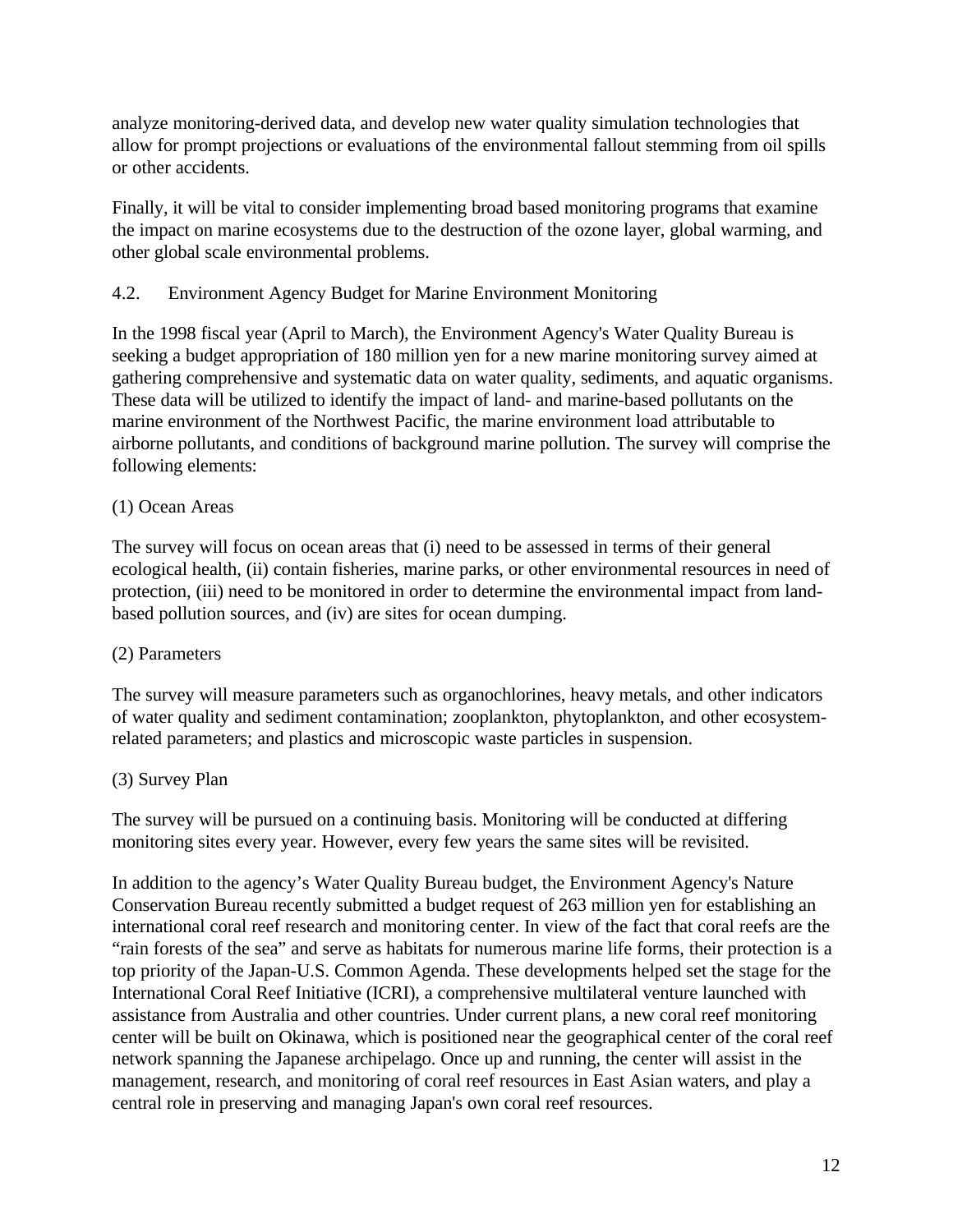# **5. Conclusion**

Current marine environment monitoring efforts domestically in Japan and internationally in the Northeast Asian region are deficient. Therefore, the Environment Agency of Japan is working to develop a plan for a comprehensive marine environment monitoring network in the North Pacific. Issues that need to be addressed in order for a regional monitoring network to be established include determining the types of pollutants monitored, the spatial and temporal scales of monitoring, the ocean areas to be monitored, and the media (water, sediment, lifeforms) and parameters to be monitored. They also include consideration of developing mechanisms for international cooperation, and the necessity of meshing new programs with those that already exist. The most logical venue in which to pursue establishment of an international monitoring network in Northeast Asia is NOWPAP.